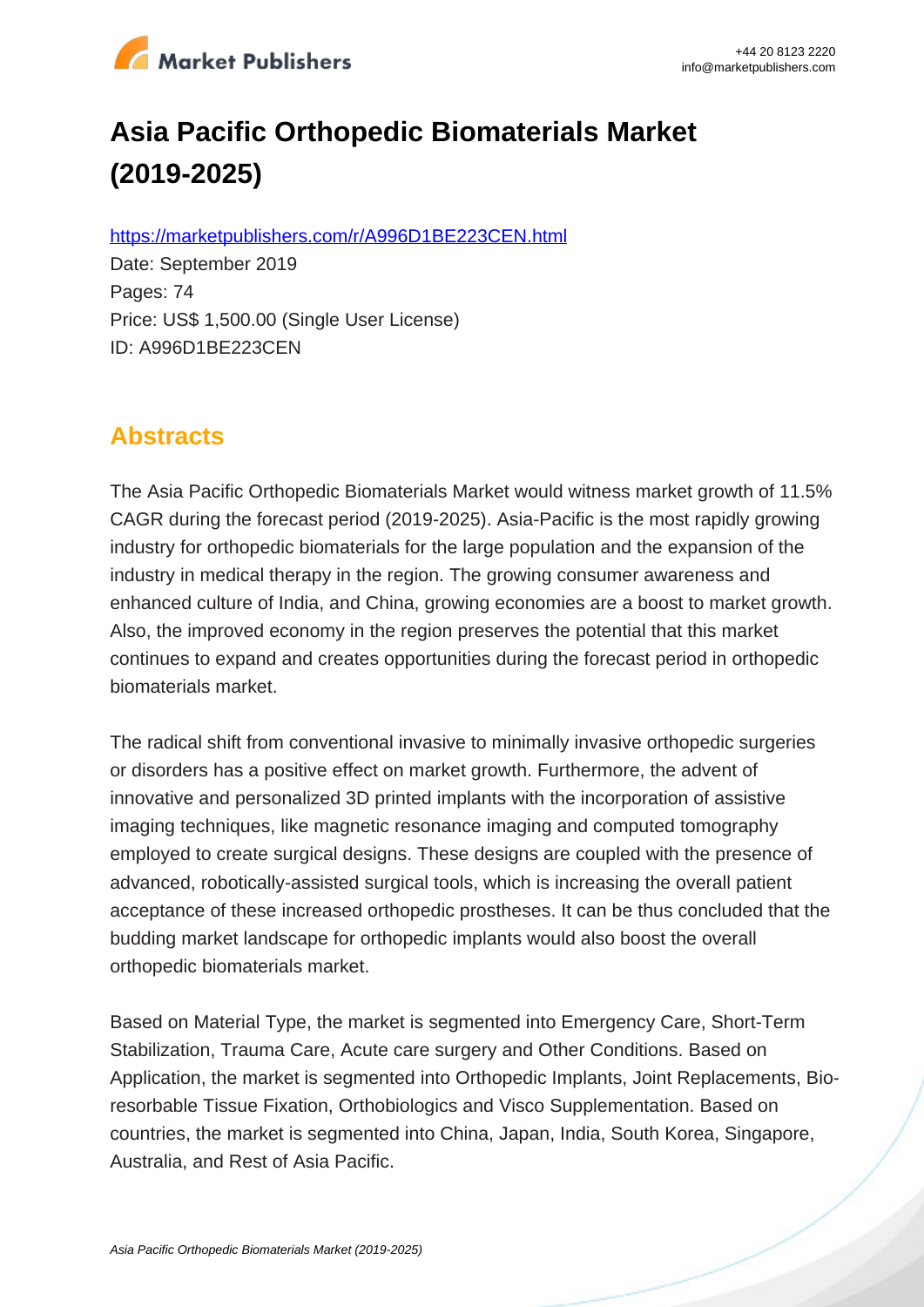

The market research report covers the analysis of key stake holders of the market. Key companies profiled in the report include Zimmer Biomet Holdings, Inc., Stryker Corporation, Victrex PLC (Invibio Ltd.), Globus Medical, Inc., CAM Bioceramics B.V., Heraeus Holding GmbH, Exactech, Inc., Collagen Matrix, Inc., Evonik Industries AG and Koninklijke DSM N.V. (DSM Biomedical B.V.).

Scope of the Study

Market Segmentation:

By Material Type

Ceramics & Bioactive Glasses

Calcium Phosphate Cements

Polymers

**Metal** 

**Composites** 

#### By Application

Orthopedic Implants

Joint Replacements

Bio-resorbable Tissue Fixation

**Orthobiologics** 

Visco Supplementation

By Country

China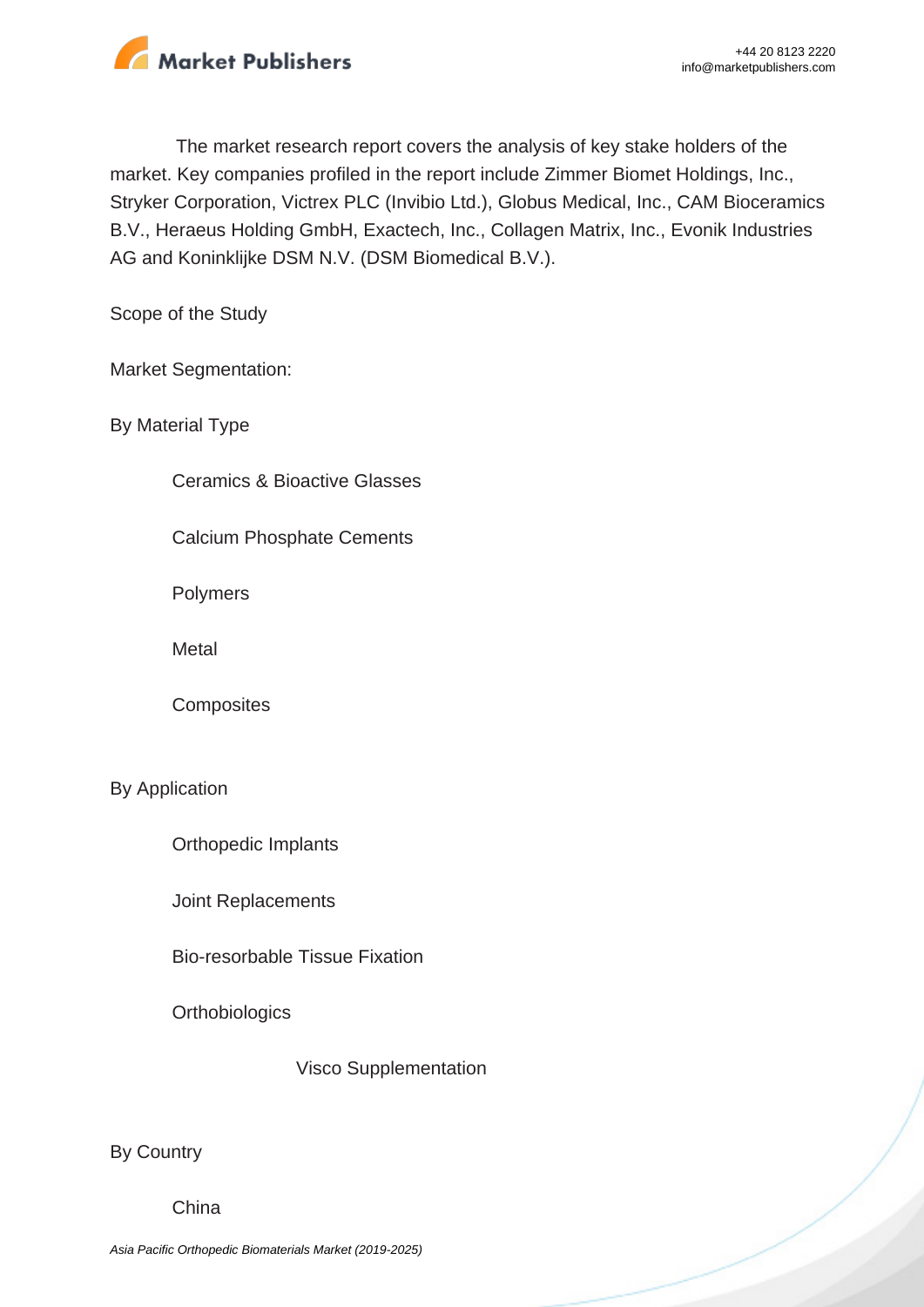

Japan

India

South Korea

Singapore

Australia

Rest of Asia Pacific

#### Companies Profiled

Zimmer Biomet Holdings, Inc.

Stryker Corporation

Victrex PLC (Invibio Ltd.)

Globus Medical, Inc.

CAM Bioceramics B.V.

Heraeus Holding GmbH

Exactech, Inc.

Collagen Matrix, Inc.

Evonik Industries AG

Koninklijke DSM N.V. (DSM Biomedical B.V.)

Unique Offerings from KBV Research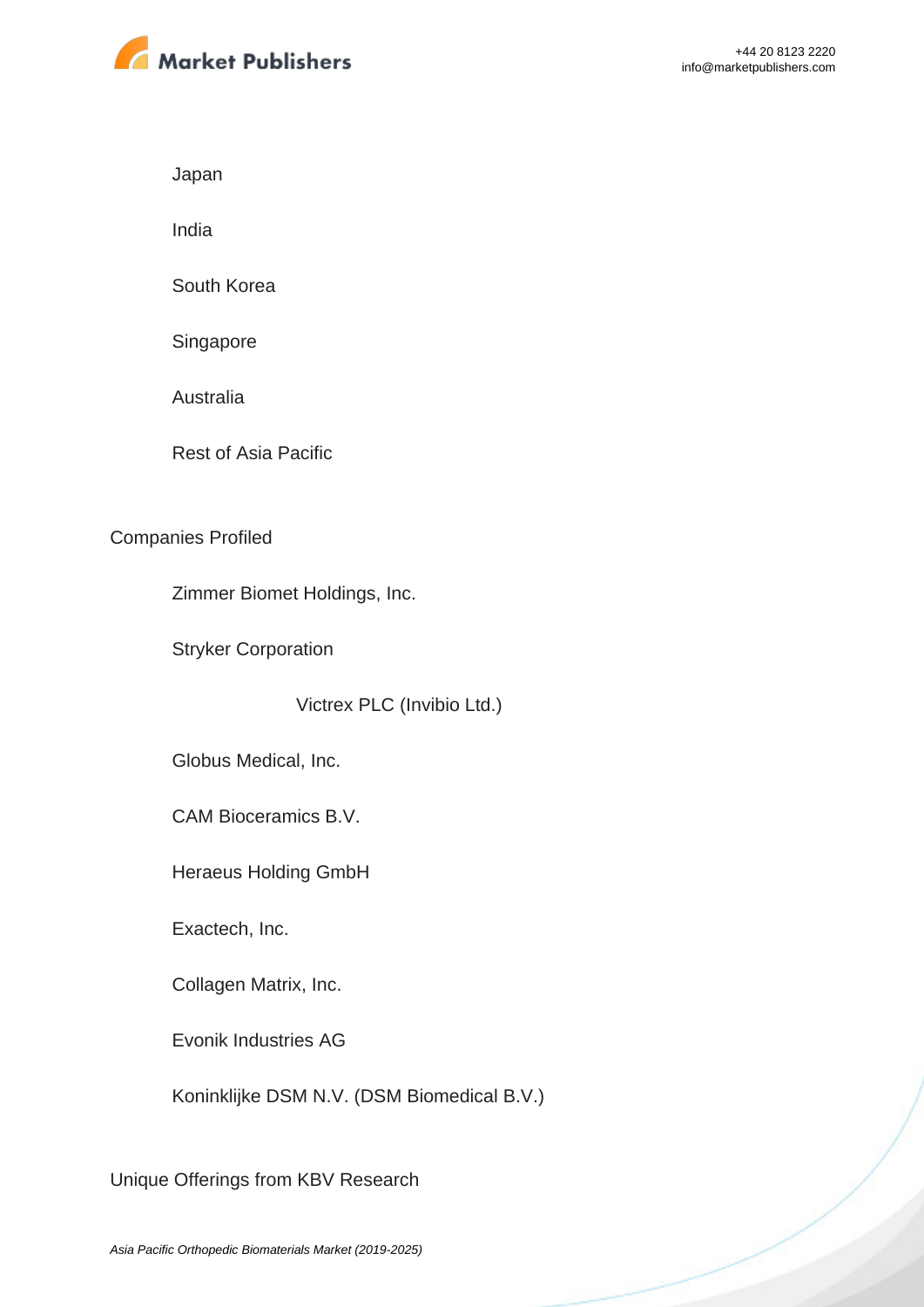

Exhaustive coverage

Highest number of market tables and figures

Subscription based model available

Guaranteed best price

Assured post sales research support with 10% customization free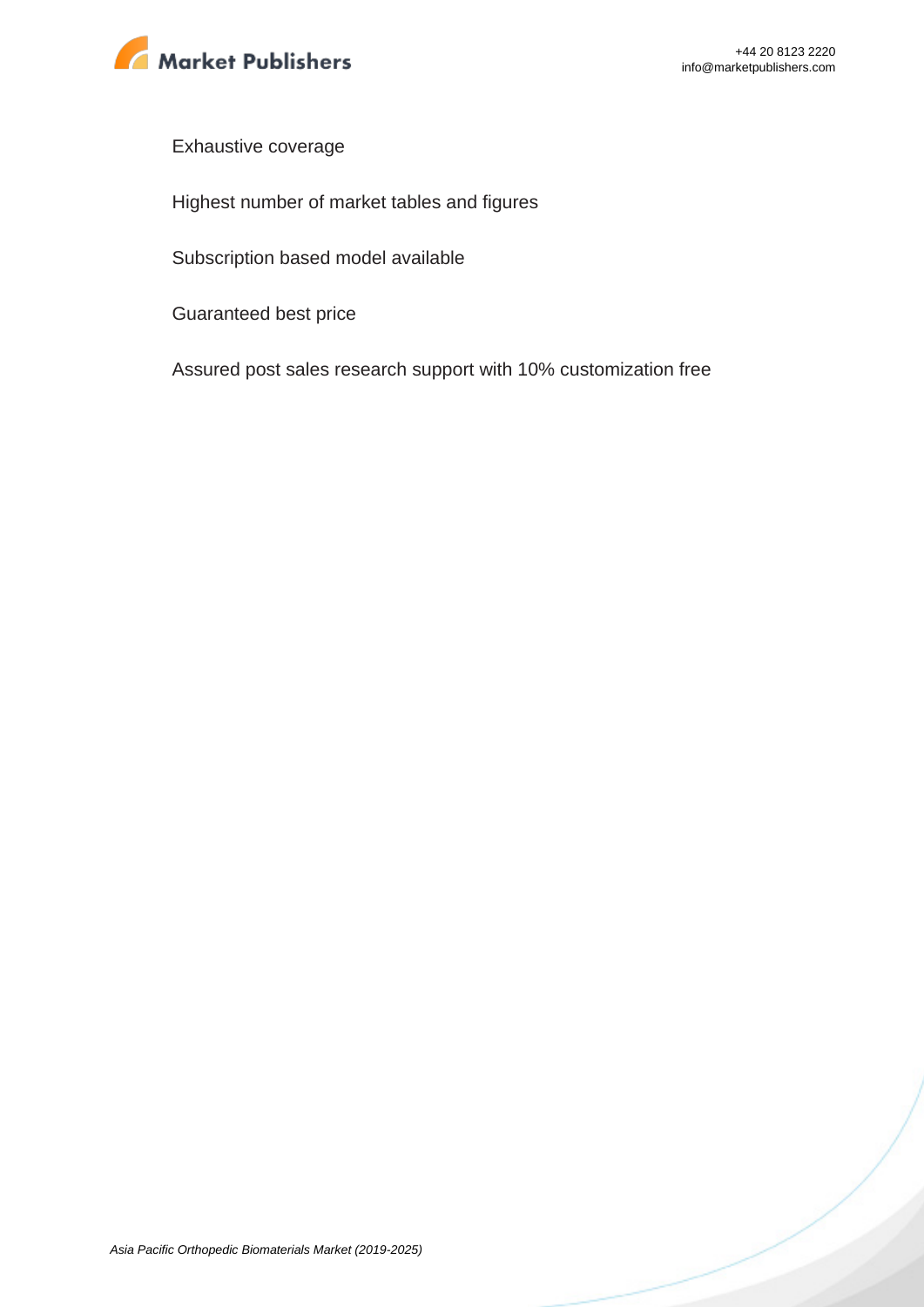

# **Contents**

#### **CHAPTER 1. MARKET SCOPE & METHODOLOGY**

- 1.1 Market Definition
- 1.2 Objectives
- 1.3 Market Scope
- 1.4 Segmentation
- 1.4.1 Asia Pacific Orthopedic Biomaterials Market, by Material Type
- 1.4.2 Asia Pacific Orthopedic Biomaterials Market, by Application
- 1.4.3 Asia Pacific Orthopedic Biomaterials Market, by Country
- 1.5 Methodology for the research

#### **CHAPTER 2. MARKET OVERVIEW**

- 2.1 Introduction
- 2.1.1 Overview
- 2.2 Key Factors Impacting the Market
	- 2.2.1 Market Drivers
	- 2.2.2 Market Restraints

### **CHAPTER 3. ASIA PACIFIC ORTHOPEDIC BIOMATERIALS MARKET BY MATERIAL TYPE**

- 3.1 Asia Pacific Ceramics & Bioactive Glasses Market by Country
- 3.2 Asia Pacific Calcium Phosphate Cements Market by Country
- 3.3 Asia Pacific Polymers Market by Country
- 3.4 Asia Pacific Metal Market by Country
- 3.5 Asia Pacific Composites Market by Country

## **CHAPTER 4. ASIA PACIFIC ORTHOPEDIC BIOMATERIALS MARKET BY APPLICATION**

- 4.1 Asia Pacific Orthopedic Implants Market by Country
- 4.2 Asia Pacific Joint Replacements Market by Country
- 4.3 Asia Pacific Bio-resorbable Tissue Fixation Market by Country
- 4.4 Asia Pacific Orthobiologics Market by Country
- 4.5 Asia Pacific Visco Supplementation Market by Country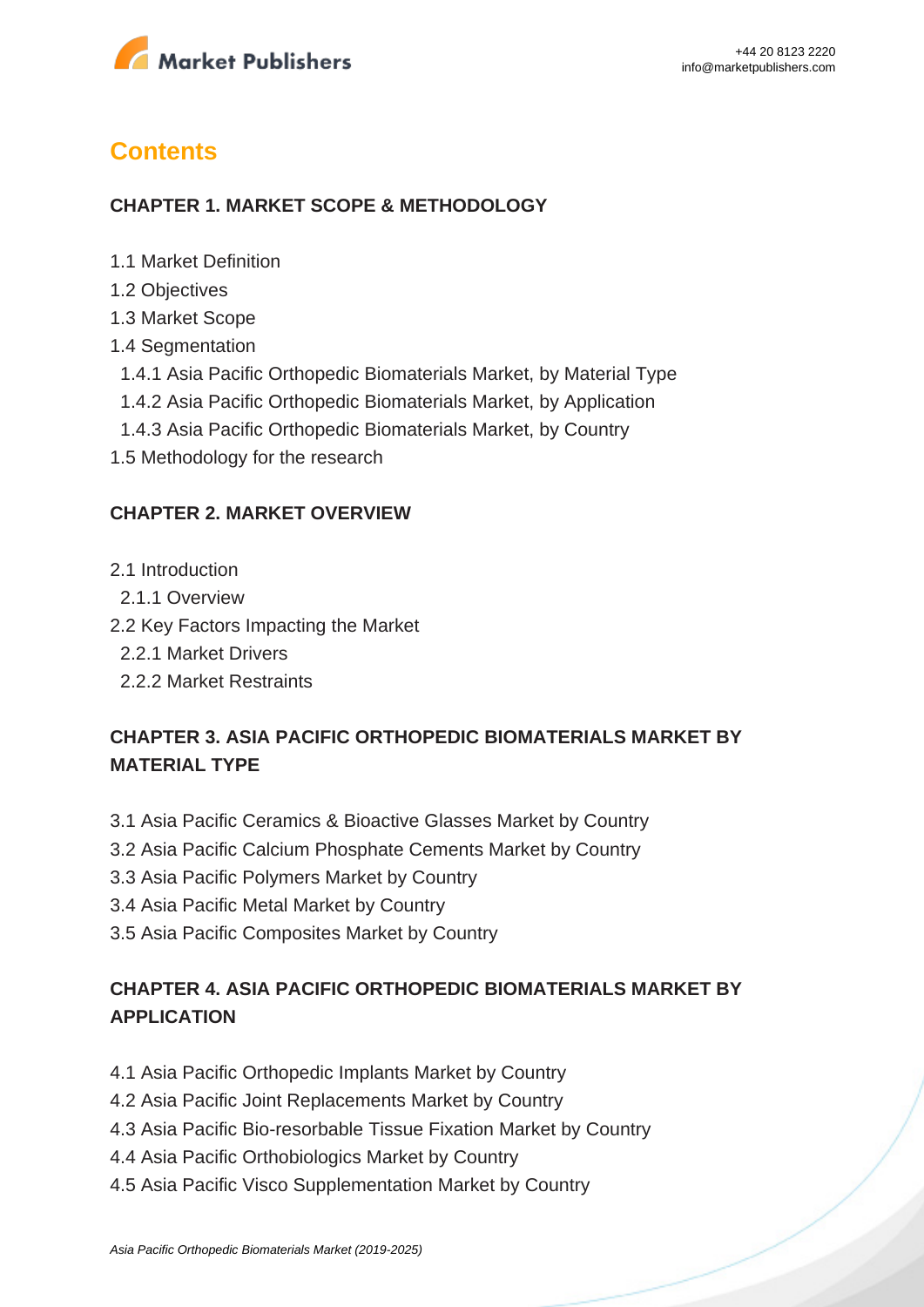

### **CHAPTER 5. ASIA PACIFIC ORTHOPEDIC BIOMATERIALS MARKET BY COUNTRY**

- 5.1 China Orthopedic Biomaterials Market 5.1.1 China Orthopedic Biomaterials Market by Material Type 5.1.2 China Orthopedic Biomaterials Market by Application 5.2 India Orthopedic Biomaterials Market 5.2.1 India Orthopedic Biomaterials Market by Material Type 5.2.2 India Orthopedic Biomaterials Market by Application 5.3 Japan Orthopedic Biomaterials Market 5.3.1 Japan Orthopedic Biomaterials Market by Material Type 5.3.2 Japan Orthopedic Biomaterials Market by Application 5.4 Australia Orthopedic Biomaterials Market 5.4.1 Australia Orthopedic Biomaterials Market by Material Type 5.4.2 Australia Orthopedic Biomaterials Market by Application 5.5 South Korea Orthopedic Biomaterials Market 5.5.1 South Korea Orthopedic Biomaterials Market by Material Type 5.5.2 South Korea Orthopedic Biomaterials Market by Application 5.6 Singapore Orthopedic Biomaterials Market 5.6.1 Singapore Orthopedic Biomaterials Market by Material Type
	- 5.6.2 Singapore Orthopedic Biomaterials Market by Application
- 5.7 Rest of Asia Pacific Orthopedic Biomaterials Market
- 5.7.1 Rest of Asia Pacific Orthopedic Biomaterials Market by Material Type
- 5.7.2 Rest of Asia Pacific Orthopedic Biomaterials Market by Application

### **CHAPTER 6. COMPANY PROFILES**

- 6.1 Heidelberg Engineering, Inc. (Heidelburg Engeneering GmbH)
- 6.1.1 Company Overview
- 6.1.2 Recent strategies and developments:
- 6.1.2.1 Acquisition and mergers:
- 6.1.2.2 Expansions:
- 6.1.2.3 Product launches:
- 6.2 Elektron Technology PLC
	- 6.2.1 Company Overview
	- 6.2.2 Financial Analysis
	- 6.2.3 Segmental and Regional Analysis
- 6.3 Metall Zug AG (Haag-Streit AG)
- 6.3.1 Company Overview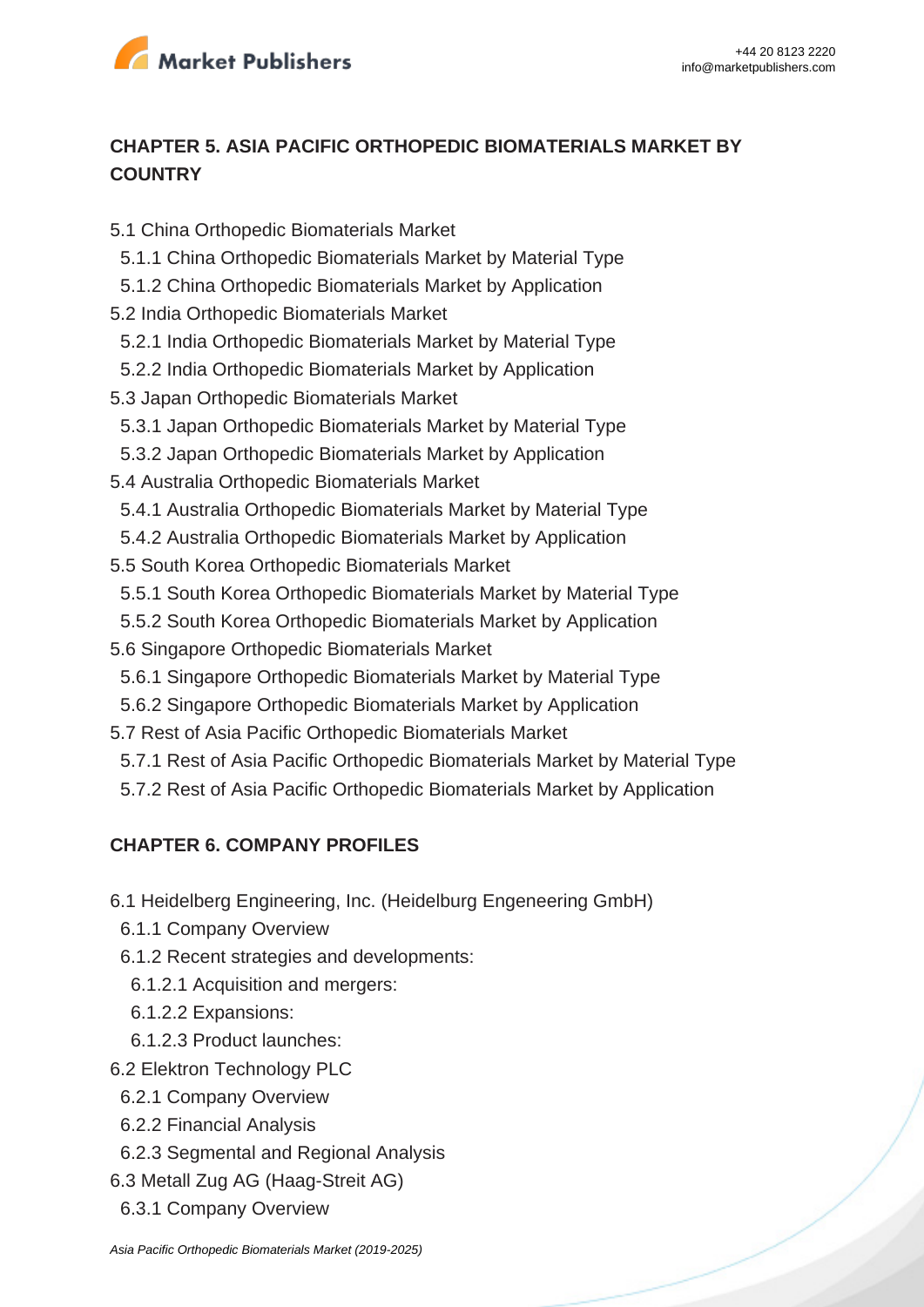

- 6.3.2 Financial Analysis
- 6.3.3 Segmental and Regional Analysis
- 6.3.4 Research & Development Expense
- 6.4 Konan Medical USA, Inc. (Konan Medical, Inc.)
- 6.4.1 Company Overview
- 6.4.1 Recent strategies and developments:
	- 6.4.1.1 Product launches:
	- 6.4.1.2 Acquisition and mergers:
- 6.5 Metrovision SAS
- 6.5.1 Company Overview
- 6.5.2 Recent strategies and developments:
- 6.5.2.1 Product launches:
- 6.6 Takagi Seiko Co., Ltd.
- 6.6.1 Company Overview
- 6.7 Topcon Corporation (Topcon Positioning Systems, Inc.)
- 6.7.1 Company Overview
- 6.7.2 Financial Analysis
- 6.7.3 Segmental and Regional Analysis
- 6.7.4 Recent strategies and developments:
- 6.7.4.1 Expansions:
- 6.7.4.2 Product launches:
- 6.8 Carl Zeiss Meditec AG (Carl Zeiss AG)
	- 6.8.1 Company Overview
	- 6.8.2 Financial Analysis
	- 6.8.3 Segmental and Regional Analysis
	- 6.8.4 Research & Development Expense
	- 6.8.5 Recent strategies and developments:
	- 6.8.5.1 Acquisition and mergers:
	- 6.8.5.2 Product launches:
- 6.9 Revenio Group Oyj (CenterVue SpA)
	- 6.9.1 Company Overview
	- 6.9.2 Financial Analysis
	- 6.9.3 Regional Analysis
	- 6.9.4 Research & Development Expense
	- 6.9.5 Recent strategies and developments:
	- 6.9.5.1 Product launches:
- 6.1 Canon, Inc.
	- 6.10.1 Company Overview
	- 6.10.2 Financial Analysis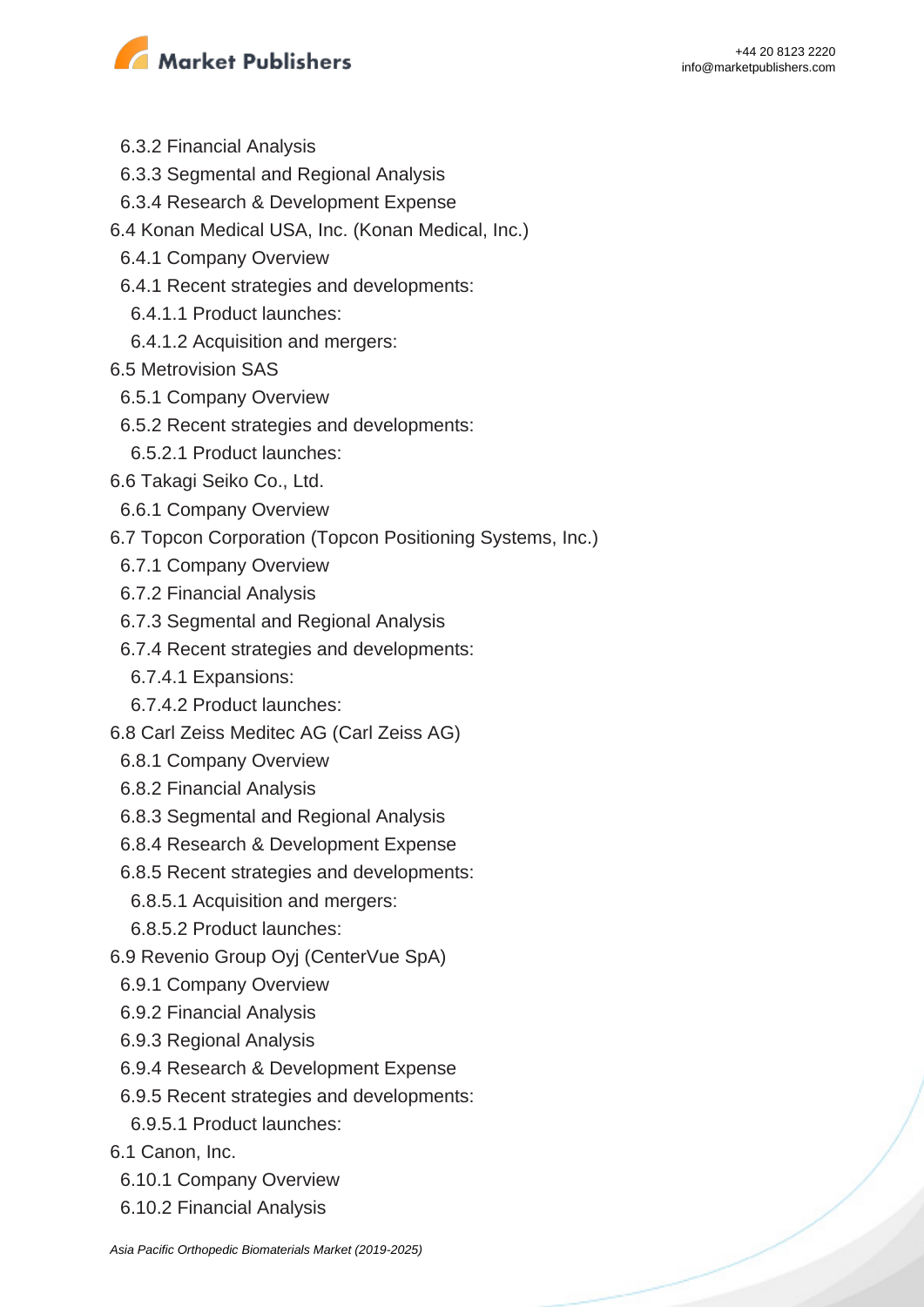

- 6.10.3 Segmental and Regional Analysis
- 6.10.4 Research & Development Expenses
- 6.10.5 Recent strategies and developments:
	- 6.10.5.1 Product launches: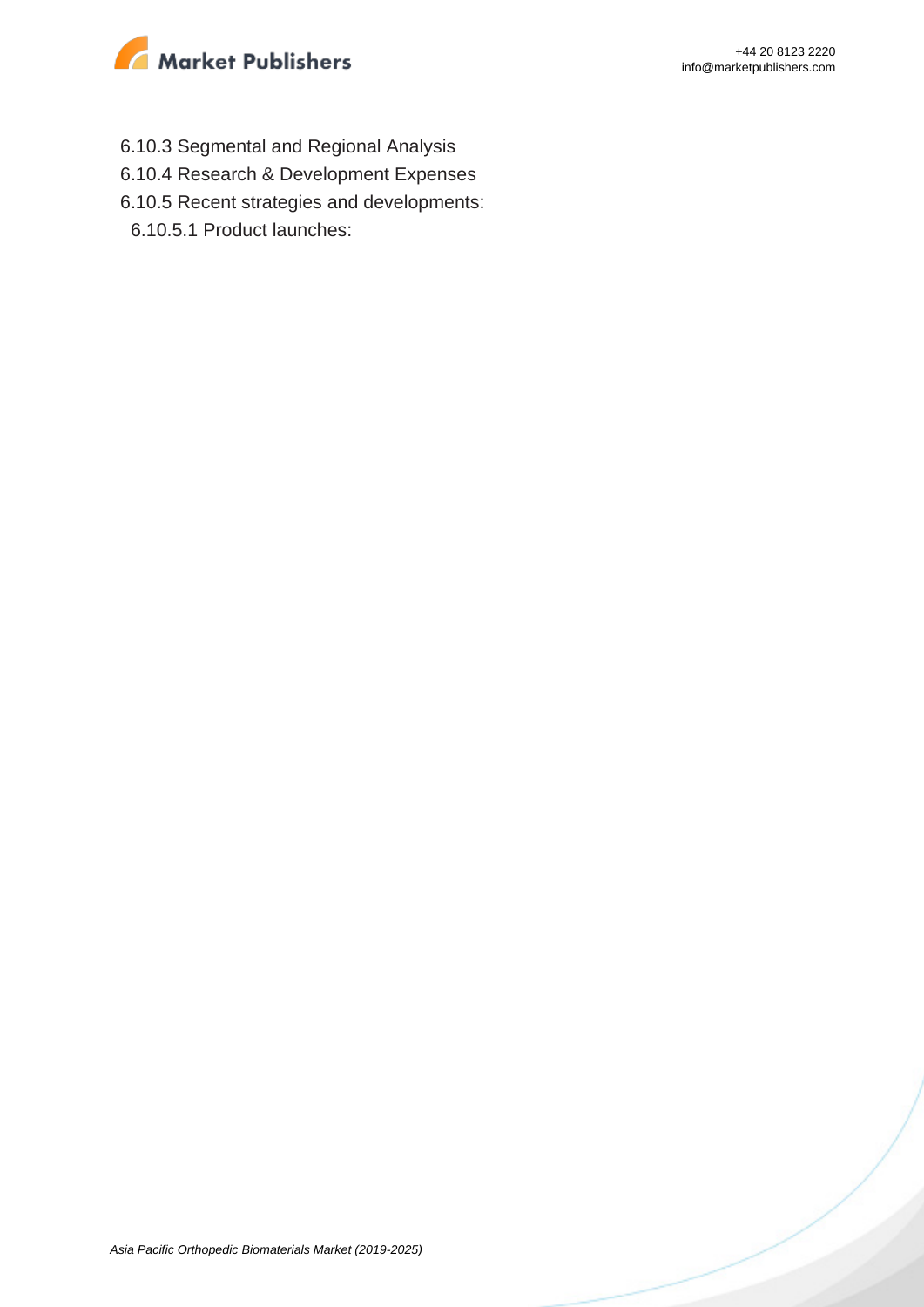

# **List Of Tables**

### **LIST OF TABLES**

TABLE 1 ASIA PACIFIC ORTHOPEDIC BIOMATERIALS MARKET, 2015 - 2018, USD **MILLION** TABLE 2 ASIA PACIFIC ORTHOPEDIC BIOMATERIALS MARKET, 2019 - 2025, USD MILLION TABLE 3 ASIA PACIFIC ORTHOPEDIC BIOMATERIALS MARKET BY MATERIAL TYPE, 2015 - 2018, USD MILLION TABLE 4 ASIA PACIFIC ORTHOPEDIC BIOMATERIALS MARKET BY MATERIAL TYPE, 2019 - 2025, USD MILLION TABLE 5 ASIA PACIFIC CERAMICS & BIOACTIVE GLASSES MARKET BY COUNTRY, 2015 - 2018, USD MILLION TABLE 6 ASIA PACIFIC CERAMICS & BIOACTIVE GLASSES MARKET BY COUNTRY, 2019 - 2025, USD MILLION TABLE 7 ASIA PACIFIC CALCIUM PHOSPHATE CEMENTS MARKET BY COUNTRY, 2015 - 2018, USD MILLION TABLE 8 ASIA PACIFIC CALCIUM PHOSPHATE CEMENTS MARKET BY COUNTRY, 2019 - 2025, USD MILLION TABLE 9 ASIA PACIFIC POLYMERS MARKET BY COUNTRY, 2015 - 2018, USD MILLION TABLE 10 ASIA PACIFIC POLYMERS MARKET BY COUNTRY, 2019 - 2025, USD MILLION TABLE 11 ASIA PACIFIC METAL MARKET BY COUNTRY, 2015 - 2018, USD **MILLION** TABLE 12 ASIA PACIFIC METAL MARKET BY COUNTRY, 2019 - 2025, USD MILLION TABLE 13 ASIA PACIFIC COMPOSITES MARKET BY COUNTRY, 2015 - 2018, USD **MILLION** TABLE 14 ASIA PACIFIC COMPOSITES MARKET BY COUNTRY, 2019 - 2025, USD **MILLION** TABLE 15 ASIA PACIFIC ORTHOPEDIC BIOMATERIALS MARKET BY APPLICATION, 2015 - 2018, USD MILLION TABLE 16 ASIA PACIFIC ORTHOPEDIC BIOMATERIALS MARKET BY APPLICATION, 2019 - 2025, USD MILLION TABLE 17 ASIA PACIFIC ORTHOPEDIC IMPLANTS MARKET BY COUNTRY, 2015 - 2018, USD MILLION TABLE 18 ASIA PACIFIC ORTHOPEDIC IMPLANTS MARKET BY COUNTRY, 2019 -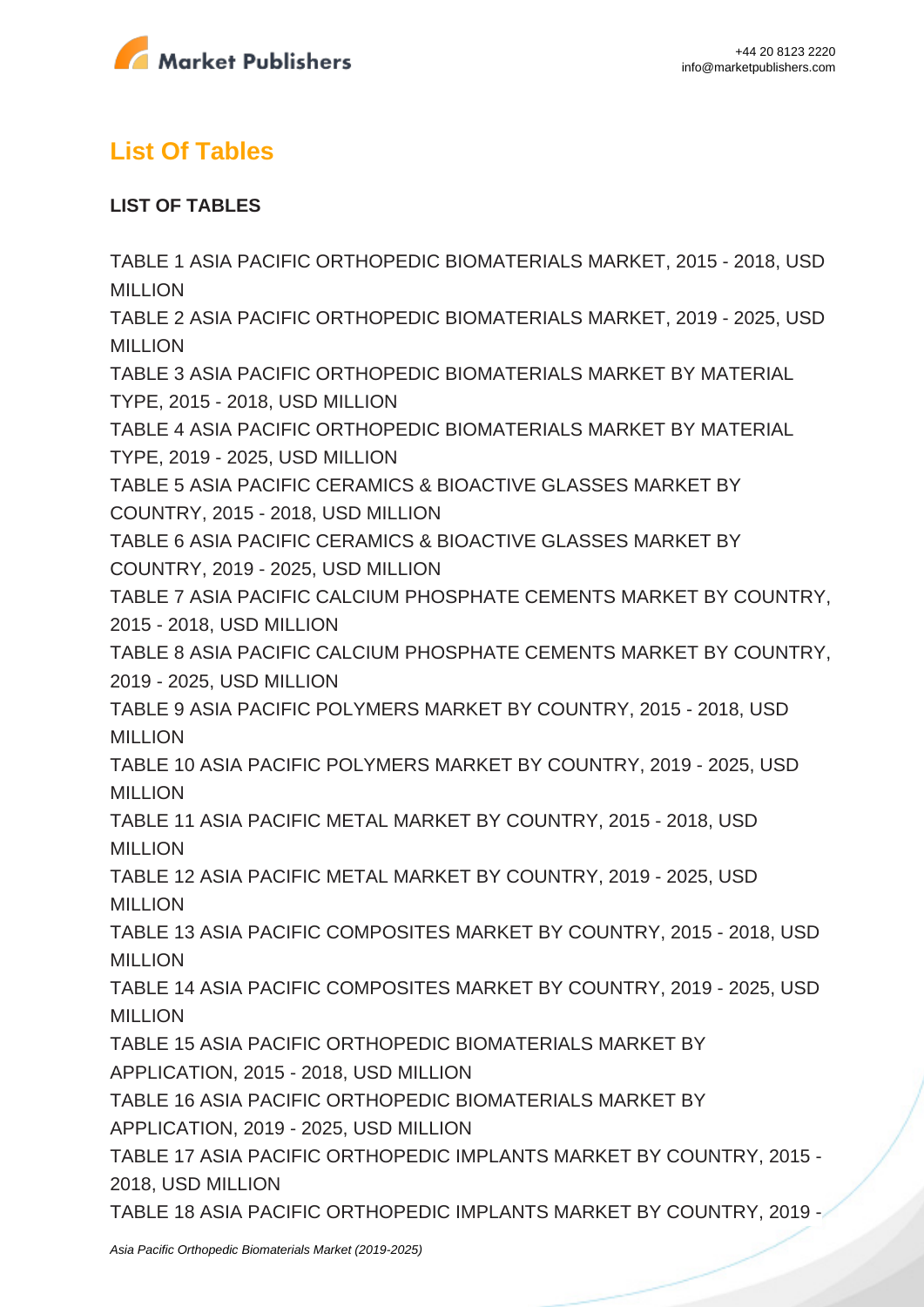

2025, USD MILLION TABLE 19 ASIA PACIFIC JOINT REPLACEMENTS MARKET BY COUNTRY, 2015 - 2018, USD MILLION TABLE 20 ASIA PACIFIC JOINT REPLACEMENTS MARKET BY COUNTRY, 2019 - 2025, USD MILLION TABLE 21 ASIA PACIFIC BIO-RESORBABLE TISSUE FIXATION MARKET BY COUNTRY, 2015 - 2018, USD MILLION TABLE 22 ASIA PACIFIC BIO-RESORBABLE TISSUE FIXATION MARKET BY COUNTRY, 2019 - 2025, USD MILLION TABLE 23 ASIA PACIFIC ORTHOBIOLOGICS MARKET BY COUNTRY, 2015 - 2018, USD MILLION TABLE 24 ASIA PACIFIC ORTHOBIOLOGICS MARKET BY COUNTRY, 2019 - 2025, USD MILLION TABLE 25 ASIA PACIFIC VISCO SUPPLEMENTATION MARKET BY COUNTRY, 2015 - 2018, USD MILLION TABLE 26 ASIA PACIFIC VISCO SUPPLEMENTATION MARKET BY COUNTRY, 2019 - 2025, USD MILLION TABLE 27 ASIA PACIFIC ORTHOPEDIC BIOMATERIALS MARKET BY COUNTRY, 2015 - 2018, USD MILLION TABLE 28 ASIA PACIFIC ORTHOPEDIC BIOMATERIALS MARKET BY COUNTRY, 2019 - 2025, USD MILLION TABLE 29 CHINA ORTHOPEDIC BIOMATERIALS MARKET, 2015 - 2018, USD MILLION TABLE 30 CHINA ORTHOPEDIC BIOMATERIALS MARKET, 2019 - 2025, USD MILLION TABLE 31 CHINA ORTHOPEDIC BIOMATERIALS MARKET BY MATERIAL TYPE, 2015 - 2018, USD MILLION TABLE 32 CHINA ORTHOPEDIC BIOMATERIALS MARKET BY MATERIAL TYPE, 2019 - 2025, USD MILLION TABLE 33 CHINA ORTHOPEDIC BIOMATERIALS MARKET BY APPLICATION, 2015 - 2018, USD MILLION TABLE 34 CHINA ORTHOPEDIC BIOMATERIALS MARKET BY APPLICATION, 2019 - 2025, USD MILLION TABLE 35 INDIA ORTHOPEDIC BIOMATERIALS MARKET, 2015 - 2018, USD **MILLION** TABLE 36 INDIA ORTHOPEDIC BIOMATERIALS MARKET, 2019 - 2025, USD **MILLION** TABLE 37 INDIA ORTHOPEDIC BIOMATERIALS MARKET BY MATERIAL TYPE, 2015 - 2018, USD MILLION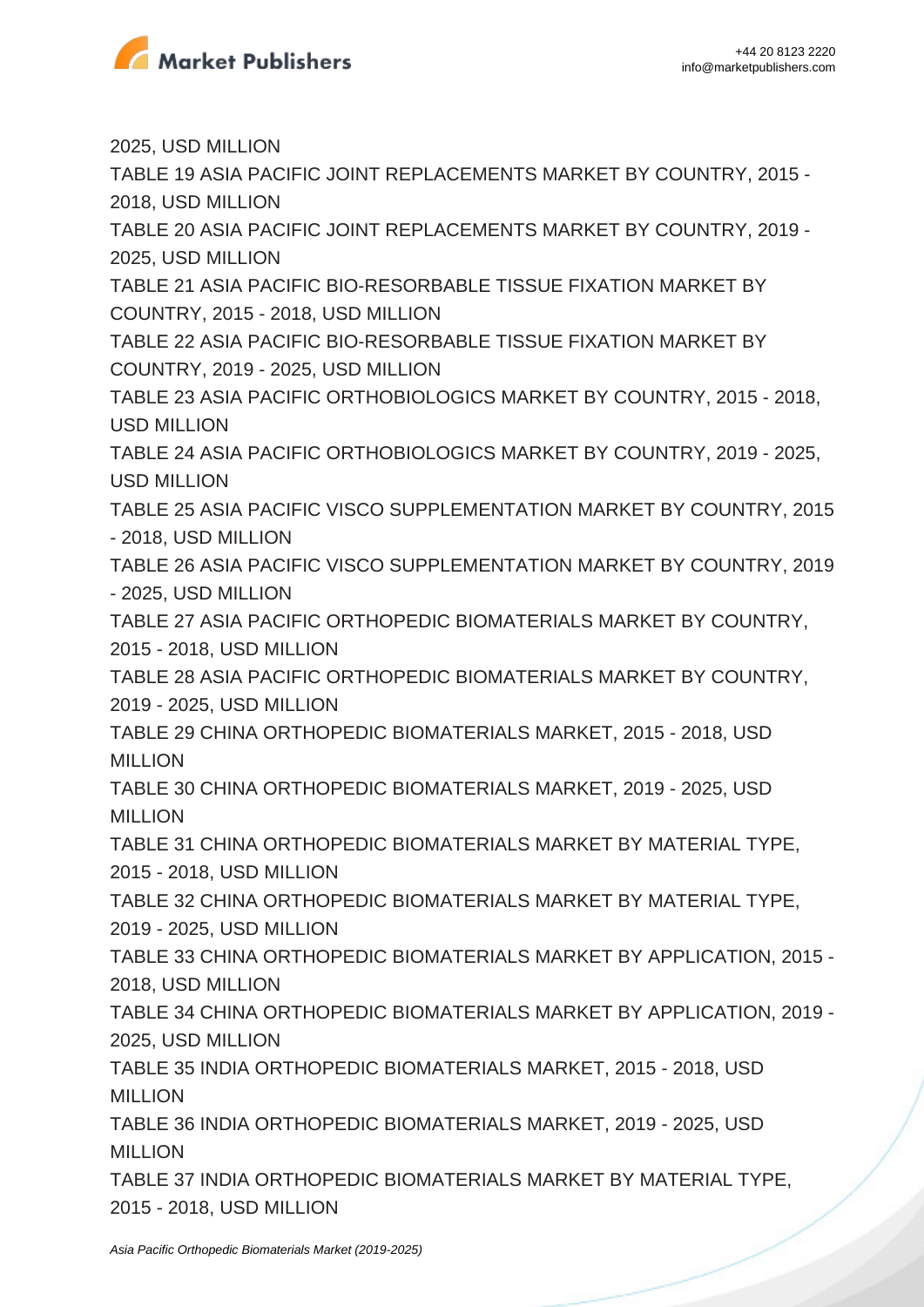

TABLE 38 INDIA ORTHOPEDIC BIOMATERIALS MARKET BY MATERIAL TYPE, 2019 - 2025, USD MILLION

TABLE 39 INDIA ORTHOPEDIC BIOMATERIALS MARKET BY APPLICATION, 2015 - 2018, USD MILLION

TABLE 40 INDIA ORTHOPEDIC BIOMATERIALS MARKET BY APPLICATION, 2019 - 2025, USD MILLION

TABLE 41 JAPAN ORTHOPEDIC BIOMATERIALS MARKET, 2015 - 2018, USD MILLION

TABLE 42 JAPAN ORTHOPEDIC BIOMATERIALS MARKET, 2019 - 2025, USD **MILLION** 

TABLE 43 JAPAN ORTHOPEDIC BIOMATERIALS MARKET BY MATERIAL TYPE, 2015 - 2018, USD MILLION

TABLE 44 JAPAN ORTHOPEDIC BIOMATERIALS MARKET BY MATERIAL TYPE, 2019 - 2025, USD MILLION

TABLE 45 JAPAN ORTHOPEDIC BIOMATERIALS MARKET BY APPLICATION, 2015 - 2018, USD MILLION

TABLE 46 JAPAN ORTHOPEDIC BIOMATERIALS MARKET BY APPLICATION, 2019 - 2025, USD MILLION

TABLE 47 AUSTRALIA ORTHOPEDIC BIOMATERIALS MARKET, 2015 - 2018, USD MILLION

TABLE 48 AUSTRALIA ORTHOPEDIC BIOMATERIALS MARKET, 2019 - 2025, USD MILLION

TABLE 49 AUSTRALIA ORTHOPEDIC BIOMATERIALS MARKET BY MATERIAL TYPE, 2015 - 2018, USD MILLION

TABLE 50 AUSTRALIA ORTHOPEDIC BIOMATERIALS MARKET BY MATERIAL

TYPE, 2019 - 2025, USD MILLION

TABLE 51 AUSTRALIA ORTHOPEDIC BIOMATERIALS MARKET BY APPLICATION, 2015 - 2018, USD MILLION

TABLE 52 AUSTRALIA ORTHOPEDIC BIOMATERIALS MARKET BY APPLICATION, 2019 - 2025, USD MILLION

TABLE 53 SOUTH KOREA ORTHOPEDIC BIOMATERIALS MARKET, 2015 - 2018, USD MILLION

TABLE 54 SOUTH KOREA ORTHOPEDIC BIOMATERIALS MARKET, 2019 - 2025, USD MILLION

TABLE 55 SOUTH KOREA ORTHOPEDIC BIOMATERIALS MARKET BY MATERIAL TYPE, 2015 - 2018, USD MILLION

TABLE 56 SOUTH KOREA ORTHOPEDIC BIOMATERIALS MARKET BY MATERIAL TYPE, 2019 - 2025, USD MILLION

TABLE 57 SOUTH KOREA ORTHOPEDIC BIOMATERIALS MARKET BY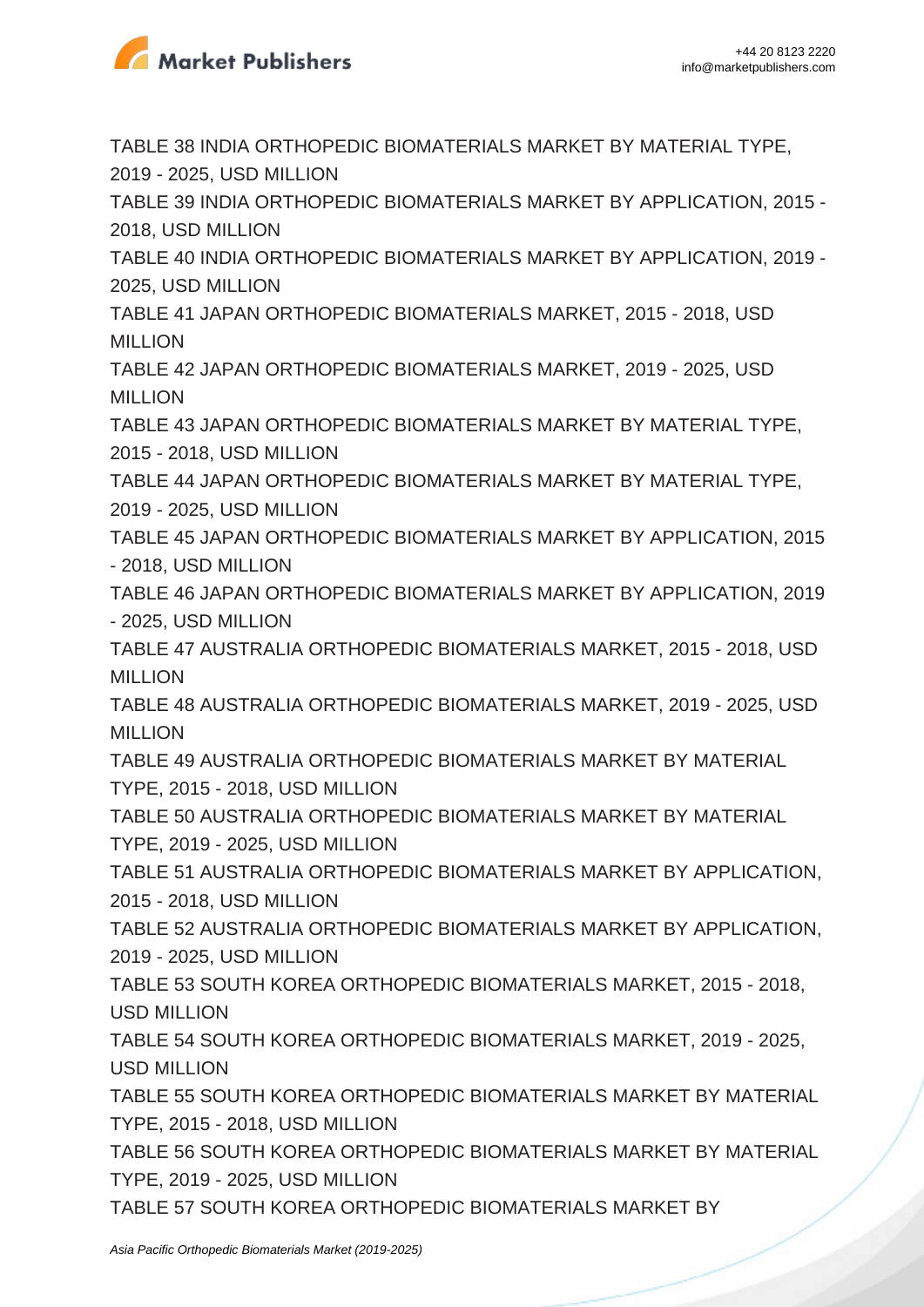

APPLICATION, 2015 - 2018, USD MILLION TABLE 58 SOUTH KOREA ORTHOPEDIC BIOMATERIALS MARKET BY APPLICATION, 2019 - 2025, USD MILLION TABLE 59 SINGAPORE ORTHOPEDIC BIOMATERIALS MARKET, 2015 - 2018, USD MILLION TABLE 60 SINGAPORE ORTHOPEDIC BIOMATERIALS MARKET, 2019 - 2025, USD MILLION TABLE 61 SINGAPORE ORTHOPEDIC BIOMATERIALS MARKET BY MATERIAL TYPE, 2015 - 2018, USD MILLION TABLE 62 SINGAPORE ORTHOPEDIC BIOMATERIALS MARKET BY MATERIAL TYPE, 2019 - 2025, USD MILLION TABLE 63 SINGAPORE ORTHOPEDIC BIOMATERIALS MARKET BY APPLICATION, 2015 - 2018, USD MILLION TABLE 64 SINGAPORE ORTHOPEDIC BIOMATERIALS MARKET BY APPLICATION, 2019 - 2025, USD MILLION TABLE 65 REST OF ASIA PACIFIC ORTHOPEDIC BIOMATERIALS MARKET, 2015 - 2018, USD MILLION TABLE 66 REST OF ASIA PACIFIC ORTHOPEDIC BIOMATERIALS MARKET, 2019 - 2025, USD MILLION TABLE 67 REST OF ASIA PACIFIC ORTHOPEDIC BIOMATERIALS MARKET BY MATERIAL TYPE, 2015 - 2018, USD MILLION TABLE 68 REST OF ASIA PACIFIC ORTHOPEDIC BIOMATERIALS MARKET BY MATERIAL TYPE, 2019 - 2025, USD MILLION TABLE 69 REST OF ASIA PACIFIC ORTHOPEDIC BIOMATERIALS MARKET BY APPLICATION, 2015 - 2018, USD MILLION TABLE 70 REST OF ASIA PACIFIC ORTHOPEDIC BIOMATERIALS MARKET BY APPLICATION, 2019 - 2025, USD MILLION TABLE 71 KEY INFORMATION – HEIDELBERG ENGINEERING, INC. TABLE 72 KEY INFORMATION – ELEKTRON TECHNOLOGY PLC TABLE 73 KEY INFORMATION – METALL ZUG AG TABLE 74 KEY INFORMATION – KONAN MEDICAL USA, INC. TABLE 75 KEY INFORMATION – METROVISION SAS TABLE 76 KEY INFORMATION – TAKAGI SEIKO CO., LTD. TABLE 77 KEY INFORMATION – TOPCON CORPORATION TABLE 78 KEY INFORMATION – CARL ZEISS MEDITEC AG TABLE 79 KEY INFORMATION –REVENIO GROUP OYJ TABLE 80 KEY INFORMATION – CANON, INC.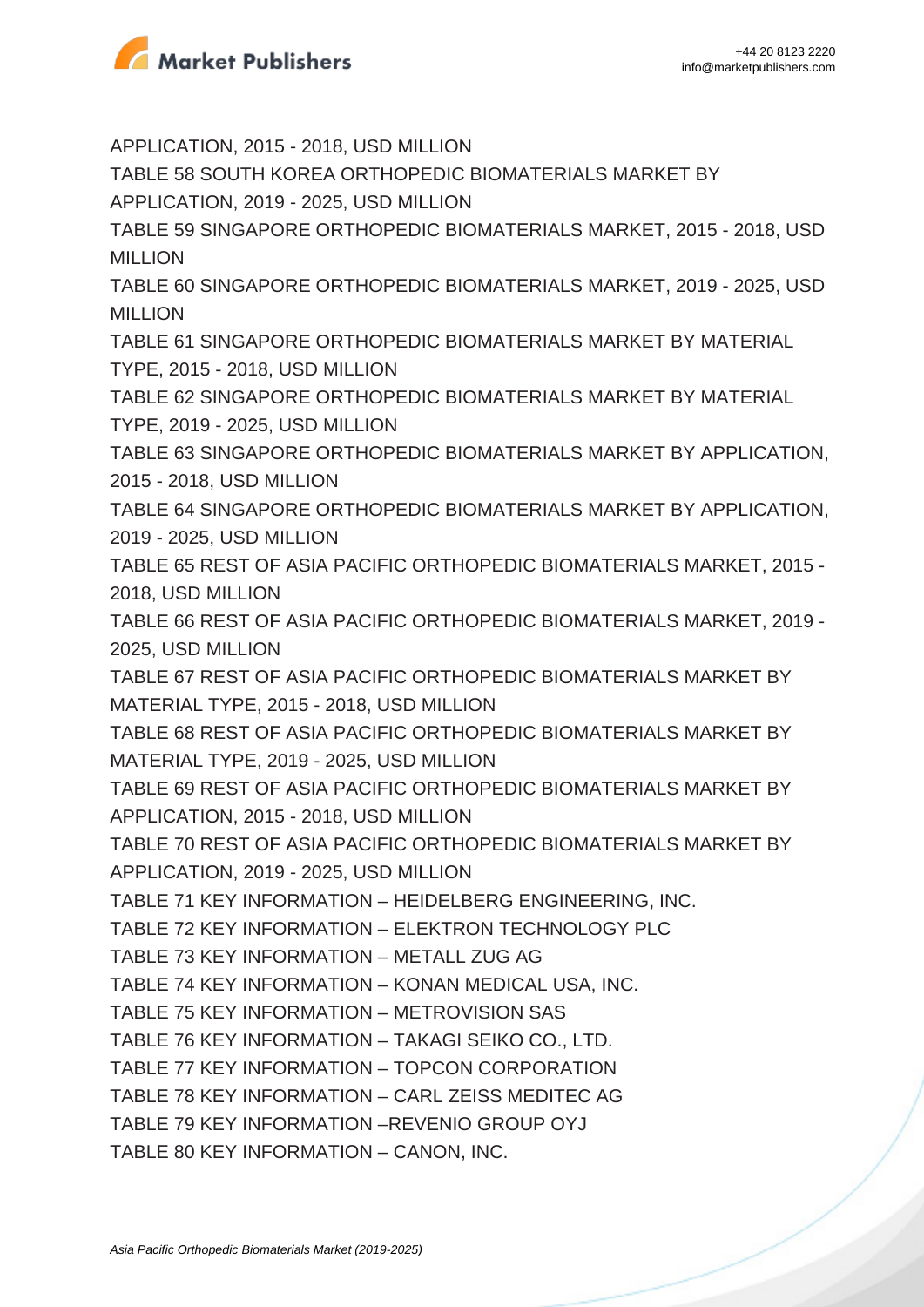

# **List Of Figures**

#### **LIST OF FIGURES**

FIG 1 METHODOLOGY FOR THE RESEARCH